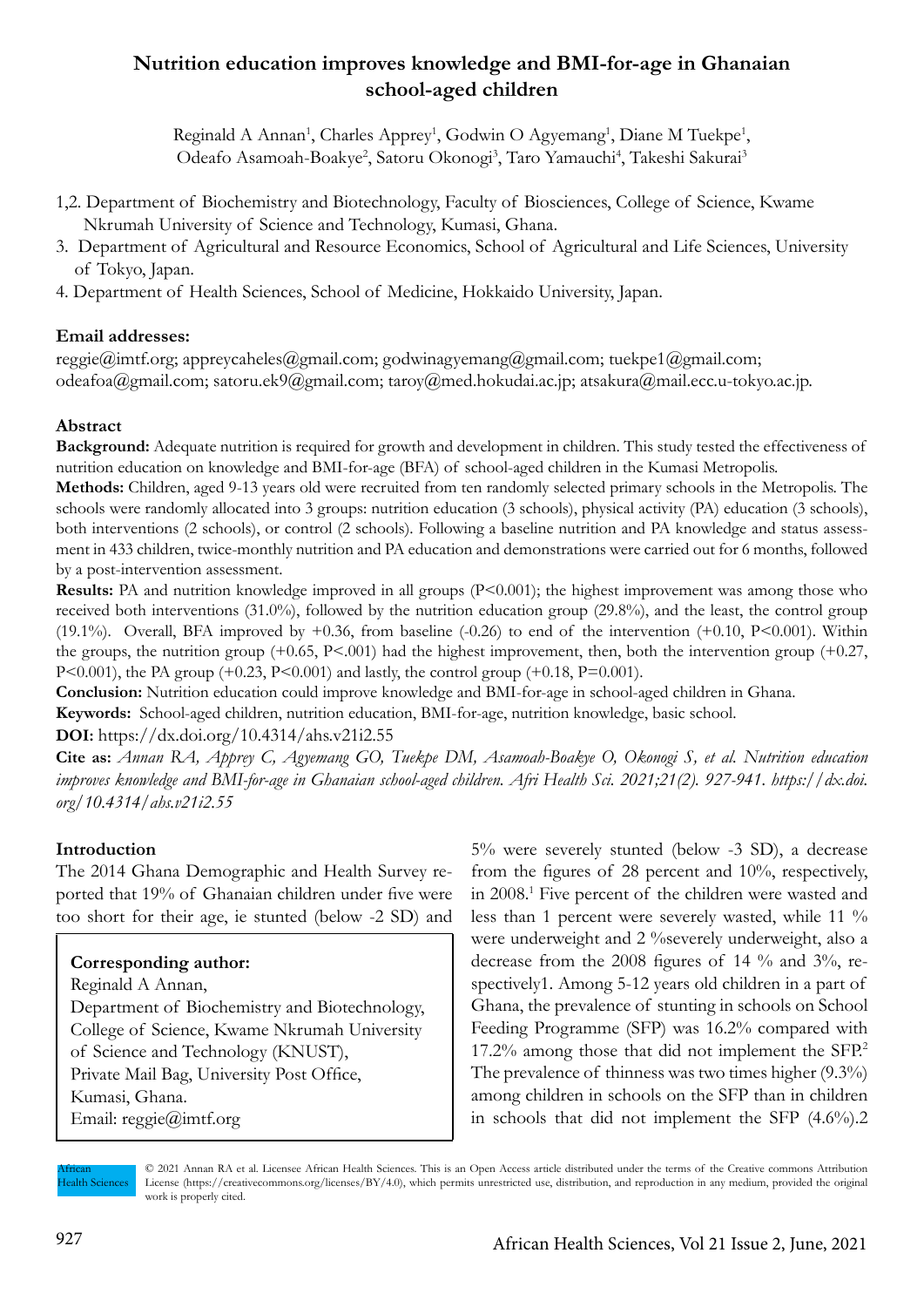On the other hand, the prevalence of overweight was 1.9% in SFP schools and 0.0% in non-SFP implementing schools.<sup>2</sup> A study by Fentiman et al.<sup>3</sup> showed that 44% of 645 school-aged children in the rural aras of the eastern part of Ghana were stunted with 70% of them being anemic. Therefore, although no national data on anthropometric of Ghanaian school-aged children exist, pockets of research in this age group suggest undernutrition is equally a problem, including poor micronutrient intake 4, just as observed in under-five children. However, the school-age is completely neglected in most national policies in Ghana.<sup>3</sup>

Nutrition in childhood is vital and cannot be underestimated since childhood is the stage of development where mutable health behaviors are mostly transferred to adolescence and the adult stage.<sup>5</sup> Out of 10.9 million deaths each year among children in the developing countries, about 60% are linked with malnutrition<sup>6</sup> and malnutrition at the childhood stage can affect brain development as well as physical growth.<sup>7</sup> This has implications for the development of these children and the realization of their future adult potential. Poor health and nutritional status have been associated with inadequate dietary intake.<sup>8</sup> Nutrition education is important in raising awareness for people to make the right choices for healthy eating.<sup>9</sup> The United Nations Food and Agriculture Organization over the years through its Nutrition Education and Consumer Awareness team provides technical support for policies and programmes to increase public awareness of the importance of eating well, to foster healthy food choices, and build the capacities of individuals and communities to adopt food and nutrition practices to promote health.<sup>9</sup>

Adequate nutrition and physical activity have been shown to improve academic achievement.<sup>10</sup> The school is an important arena for nutrition education to support the pupil's eating patterns.<sup>11</sup> Studies on nutrition intervention programs in the school setting, primarily basic school have been widely elucidated.<sup>12, 13</sup> Although, some studies have had positive outcomes, there are reported limitations in the implementation of the nutrition program in the school setting. In Ghana, a study by Gelli et al.13 analysed the effectiveness of the Ghana School Feeding Programme on a child's growth among school children aged 5-15 years old. Gelli et al. study reported that the school feeding intervention in Ghana improved in height-for-age in girls aged 5-8 years, in children aged 5-8 years in poor households, but had no overall effect

on BMI-for-age in the children aged 5-15 years.13 A limitation to Gelli et al. study was a delay in the implementation of the school feeding programme which affected a child's daily uptake of school meals.13 A systematic review by Gurra et al.14 reported a limitation to nutrition and physical activity intervention program in schools was the lack of theoretical model used in the preparation and implementation of the programs, which created inconsistencies regarding the variables analysed in the studies. Another study by Angeles-Agdepa et al.<sup>15</sup> in the Philippines found that school-based nutrition education was effective in improving weight and haemoglobin of the studied children, as well as improving nutrition knowledge, attitude, and practices of the participant's mothers. Tarro et al.<sup>16</sup> also reported that school-based healthy lifestyle programmes reduced obesity prevalence in school children by -2.36 percent and improved BMI-for-age for boys in the intervention group. In the UK, a study by Lloyd et al.<sup>12</sup>, which used a theoretical-based model in implanting a healthy lifestyle programme among primary-school children found no significant effect on overweight and obesity prevalence but a positive change in BMI scores in the intervention group. Lloyd et al.<sup>12</sup> also reported that the theoretical basis for nutrition intervention programmes in school children is laudable but the effectiveness and practicality is lacking. Other studies have reported that nutrition education intervention among school children is limited to cross-communication of nutrition and physical activity knowledge received between the intervention group the control group, and self-reporting of study variables such as dietary behaviour and physical activity level.<sup>16, 17</sup>. The inconsistencies in results/limitations of the reported studies stimulate more researches on school-based nutrition programs to be carried out in different settings, to provide more insight into the subject matter. The literature above shows that programmes that aim at testing the effectiveness of nutrition education in school-aged children is much known in the high-income countries.12,16, 18-20. Less is known about this intervention strategy in Ghana and other low-and middle-income countries.13, 21. The study aimed to test the effectiveness of nutrition education on knowledge and anthropometric (BMI-for-age) status of school-aged children in the Kumasi Metropolis.

## **Materials and Methods Study Design**

The design was a longitudinal school-based intervention study.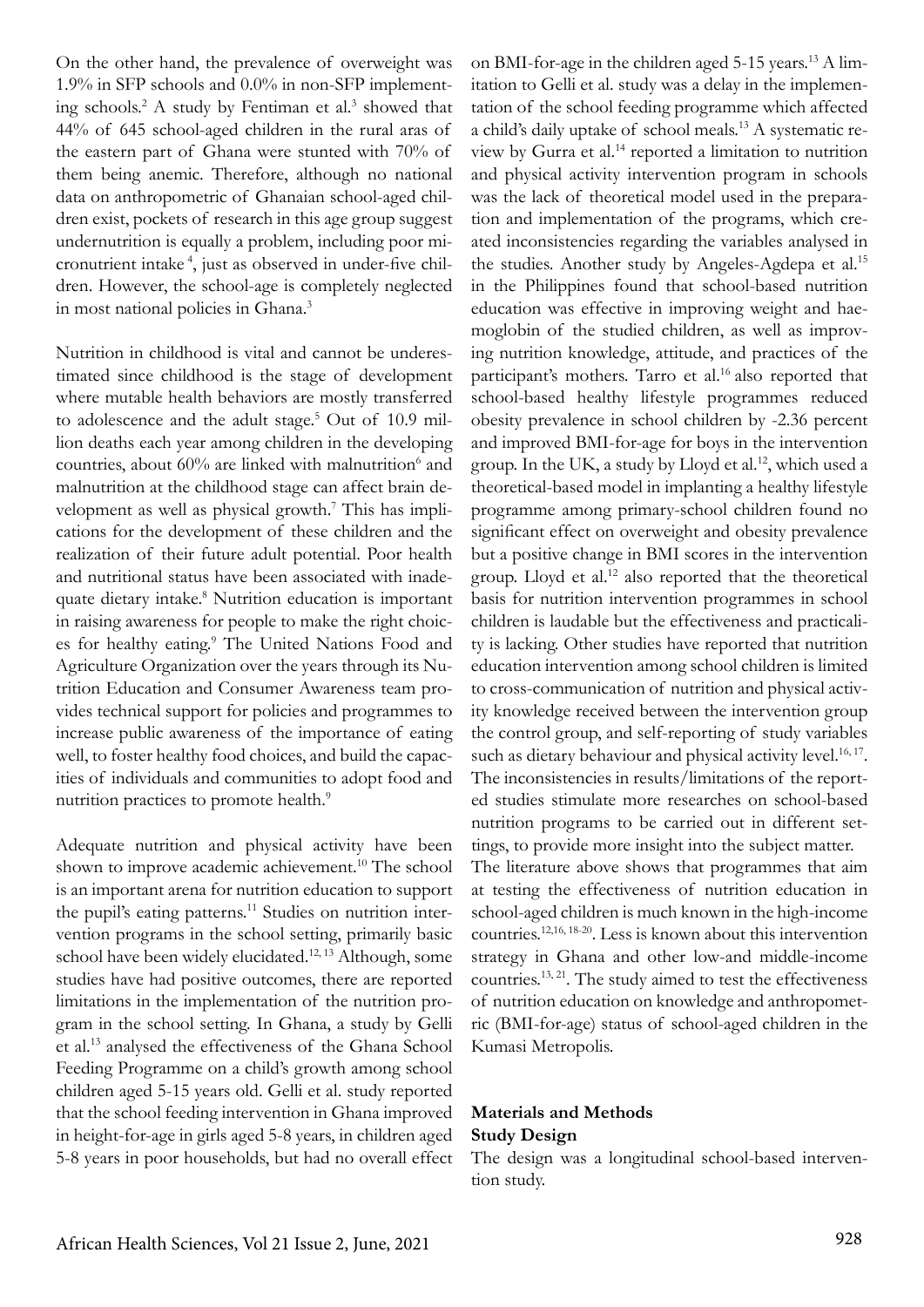### **Study Area**

The study was carried out within the Kumasi Metropolis in the Ashanti region of Ghana. The Region's location is in the South of Ghana and is the third largest of the 16 regions of Ghana, occupying a total land surface of 24,389 km2 (9,417 sq mi) or 10.2 of the total land area of Ghana. With a population of 4.780,380, Ashanti Region is the most populous of Ghana, and Kumasi is the regional capital of the Ashanti Region. The Kumasi Metropolitan Assembly is the largest district among twenty- seven (27) districts in the Ashanti region. Kumasi Metropolis was conveniently chosen for this study to represent the population of the region and Ghana at large. The Metropolis is however an important educational center in the Ashanti Region and Ghana, and has 203 government-owned primary schools; comprising of school children from different ethnicities. Sampled participants in the Kumasi metropolis can be used to define a population of school-aged children in the Ashanti region of Ghana. The city is made up of 10 sub-metropolitan areas: Manhyia, Tafo, Suame, Asokwa, Oforikrom, Asawasi, Bantama, Kwadaso, Nhyiaso and Subin.

The list of schools within the Metropolis was received from the Metropolitan Education Officer. All the 203 government-owned primary schools qualified to be selected for the study. First, the names of all schools found at each of the ten (10) sub-metropolitan towns in the Kumasi metropolis were written on paper, folded, and put in a bowl. The first school picked from each of the ten (10) sub-metropolitan towns were selected for the study. The ten schools were further randomly balloted into four groups: 3 schools allocated to the nutrition education group, 3 schools to the physical activity education group, 2 schools allocated to the combined nutrition and physical activity education group, and 2 schools to serve as a control group. Each school was randomly selected from each sub-metropolitan group of schools by simple balloting, thus reducing any bias. In each school, all children in primary 5 were selected for the study. School-going age in Ghana is defined as a child who has attained 6 years and above and can start primary education.<sup>22</sup> The study used this age limit (6) years) to select participants. However, upon sampling, study participants were between ages 9 and 13 years.

The selected schools were homogenous in many regards including the kind of children who attend such schools since they are all government-owned. It is expected that children from high socio-economic income

family are more likely to attend privately-owned primary schools which offer a better-quality education compared to government-owned primary schools.<sup>23</sup> Thus, the children were likely to be similar in many characteristics. This means that the type of intervention each school received was the main difference between the schools. Besides, the schools were randomly allocated to the intervention type.

### **Ethics**

The study was approved by the Committee on Human Research Publications and Ethics of the Kwame Nkrumah University of Science and Technology (CHRPE/ AP/402/17). Approval letter was obtained from the Ashanti Regional and Metropolitan Director of Education. The heads of each participating school also approved the study and agreed on dates for the research team to visit for data collection. Study aims and protocols were first explained to all children. Participation was voluntary and children who verbally assented to participate in the study were included. All participants were given informed written consent forms and signed by parents/guardians, following CHRPE regulation, before conducting the study.

### **Baseline Assessment**

A baseline assessment was carried out for both intervention and control groups. Participants were assessed on their anthropometrics status, physical fitness level, physical activity, and nutrition knowledge and cognition. Data was collected by researchers and other trained research assistants. The study did not obtain baseline information on whether nutrition and physical activity education was included in their curriculum and added in their learning time tables. The study did not also enquire about the physical activity level of the participants from the school teachers. However, physical education has been introduced in basic schools by the Ghana Education Service, and most government-owned primary school in Ghana have lessons on physical education on learning timetables, but its practicality is less effective<sup>22</sup>. Assessment of physical activity (PA) and nutrition knowledge, Attitude and Practices

Nutrition and Physical Activity KAP were assessed using a 25-questions questionnaire adapted from the Food and Agricultural Organization (FAO) nutrition and physical activity Knowledge, Attitude and Practice (KAP).<sup>9</sup> Modules of the intervention were developed from topics from the Food and Agriculture Organizations Guidelines for assessing nutrition-related knowledge, attitude, and practices. This is a reference guide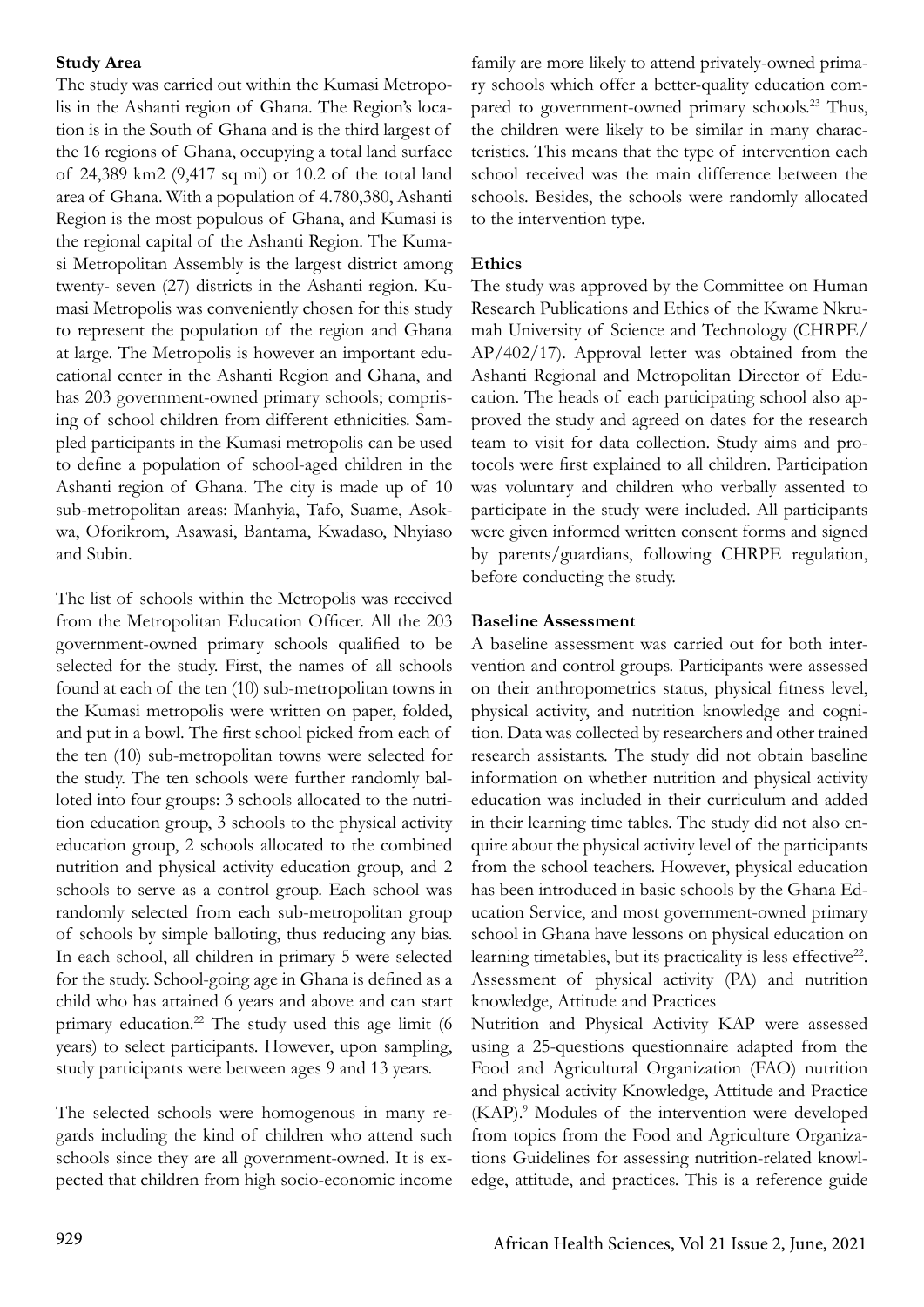and a practical tool for conducting high quality-surveys of nutrition and health-related knowledge, attitude, and practices (KAP) at the school and community level. The manual was also used in developing the questionnaire for the end of the intervention assessment.<sup>9</sup>

The Twenty-five questions addressed physical activity knowledge, nutrition knowledge, and general knowledge of both nutrition and physical activity. There were fifteen questions on nutrition, with topics on food groups, nutrients and their deficiencies, basic health tips, and general knowledge of nutrition. The remaining ten (10) questions were on physical activity and captured topics like physical activity, locomotive and non-locomotive skills, and general knowledge of physical fitness. All questions were well-explained to all participants. The KAP questions were administered under examination conditions with effective supervision.

**Assessment of Anthropometric (Body mass index)** Anthropometric measurements, such as weight and height were taken for each participant, according to the standard nutrition assessment protocol by WHO.24 The height was taken in duplicates to the nearest 0.1cm using a portable stadiometer (Seca 213, Germany) and their averages were recorded. For weight measurement, the participants were made to stand on a bathroom scale (Camry bathroom weighing scale, model: DT602, India) placed on a firm flooring and set to 0.00 kg with one foot on each side of the scale and their arms placed on their sides whilst standing still and facing forward. The weight and heights were used to calculate the BMI and using WHO anthro plus software the BMI-for-age z-scores for the children were determined. All measurements were taken by trained enumerators at the schools.

Nutrition and physical activity intervention programme A 6-month intervention programme was carried out among intervention schools from June to November 2017. Each intervention group received a specified intervention programme. No education intervention was provided to the control group. Modules of the intervention were based on developmentally appropriate, culturally relevant, fun, and participatory activities. The nutrition intervention study was developed and implemented based on the evidence from studies<sup>25-27</sup> that nutrition education can improve knowledge and BMI status in the school setting. However, these evidences are rarely studied in the Ghanaian school setting. The guiding principle was that the provision of nutrition education can help improve nutrition knowledge and

practices. An improved knowledge may cause behavioral change which would overall improve anthropometric (BMI status) outcomes. The study did not assessed practices of nutrition education although the children were encouraged to practice what was taught and modules of the intervention included monthly practical sessions which allowed participants to practice nutrition and physical activity lessons given in class.

The intervention was provided mainly through conventional health education strategies; age-appropriate interactive discussions, PowerPoint Presentations, demonstrations (picture and video), field practice, and the provision of brochures/cards and posters. Sessions were held twice a month in each participating school, ideally on two consecutive days of the first week of each month. The delivery tool was the most appropriate and effective nutrition education tool to enhance understanding and improve nutrition knowledge in the school children. The delivery tool encompassed theory and practical based knowledge, demonstrations, and culturally relevant field trips, and appropriate in the Ghanaian setting. This mode of delivery has been used by Addo et al.<sup>25</sup>, which combined flyers, posters with nutrition information, and practical sessions as a delivery tool to improve nutrition knowledge and lipid profile of overweight/obese school children in Accra. Each intervention session lasted approximately sixty (60) minutes, twenty (20) of which was dedicated to questions and answers session. For the physical activity education, demonstration was required, and to do this, P.E kits and sports equipment were provided to facilitate the intervention. The intervention was delivered out by four (4) undergraduate biochemistry students trained for the research and supervised by an MSc public health nutrition graduate. Facilitators were trained on all the modules of the intervention and how to effectively deliver the intervention.

### **Components of nutrition education**

Participants in this group were given nutrition education using food groups, nutrients and their deficiencies, healthy eating practices, and general knowledge of nutrition. The pupils were taught how to recognize the various sources of food and food groups, the names of the different food groups, and how to identify bodybuilding foods, energy-giving foods, and protective foods. They were also educated on the importance of eating from all the food groups. Cards with pictures of different foods from the food groups were used to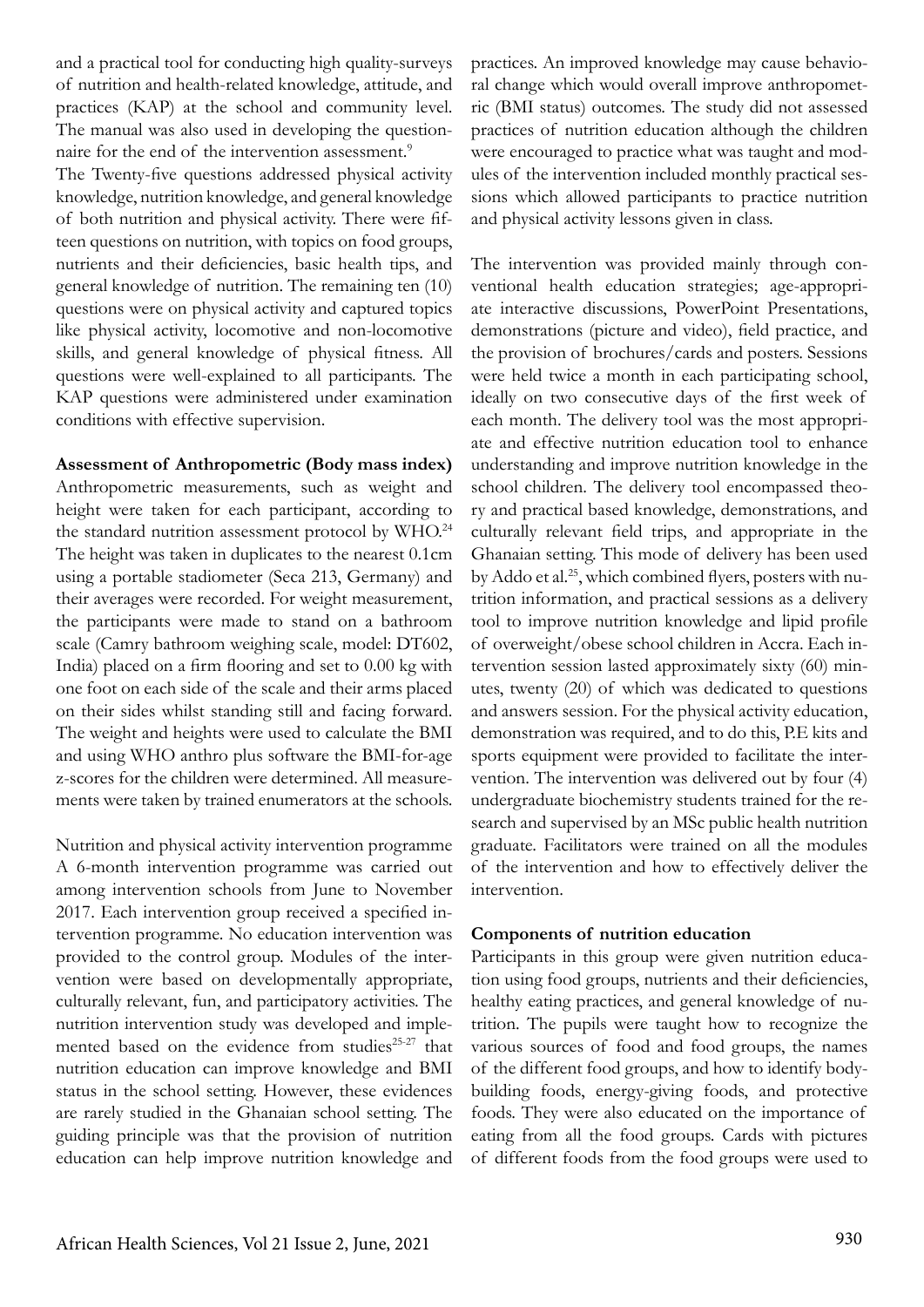demonstrate the teaching. To make the teaching practical, participants listed foods they ate the previous day and categorized them into the various food groups. Participants had education on the different types of food nutrients, their sources, and their associated deficiencies. Emphasis was made particularly on specific micronutrients such as vitamins A, D, E, K, B1, B2, iodine, and iron. Demonstrations were done using both cards and PowerPoint Presentations (images and video presentations).

Pupils were assigned into groups and a food-nutrient deficiency game was employed where participants matched foods to images of deficiencies using cards. On healthy eating practices, participants were educated on combining various food groups to obtain a balanced diet. Participants were educated on other nutrition topics, including the need for breakfast consumption, healthy snacking, salt reduction, food safety and hygiene, the effects of hunger, and the need to drink enough water. During demonstrations, the children were assigned to describe how they would eat healthily in a day with a specified amount of money. All questions from the participants were well addressed.

### **Component of physical activity education**

Participants in this group were educated on various physical exercises and their benefits. They were taught health-related physical fitness and their components, which included muscular endurance, muscular strength, flexibility, and cardiovascular endurance. The participants were engaged in a variety of physical activities during the practical, including a field demonstration of locomotive and non-locomotive skills. Participants were encouraged to participate in sixty (60) minutes of moderate to vigorous physical activities daily, both inside and outside of school hours. At each teaching session, each participant was asked to develop a personal physical activity timetable to be presented on the next vsit.

# **Combined nutrition and physical activity intervention group.**

Participants in this group received both nutrition and physical activity education as have been described above. The control group received no intervention.

## **Follow up and post-intervention assessment.**

Follow up data collection was done after three (3) and six (6) months from the start of the intervention. The three months follow-up assessed the impact of a nutrition education intervention on knowledge. The 6 months follow up however involved a repetition of all the baseline assessments: knowledge and BMI-for-age status.

### **Data analysis**

Data collected were entered into Excel software and analyzed using Statistical Package for Social Science (SPSS version 20, Chicago, IL). Anthropometric data of weight and height were converted to BMI-for-age Z scores (BFA) using WHO Anthro Plus version 10.4. A paired sample T-test was used to assess the overall effect of the intervention, the observed differences between pre-and post-intervention, between intervention and control schools. Repeated measures ANOVA analysis was used to compare the baseline and end of intervention differences of means between the intervention groups and control. General Linear Model for repeated samples and LSD posthoc were performed to compare between-group differences in cognition scores before and after the intervention. All P-values < 0.05 were considered statistically significant.

#### **Results**

Figure 1 shows a flow diagram of the study design and procedure. Of the 433 children who were part of the baseline, 304 (70.7%) were available for the end of intervention assessment.



**Figure 1:** Study flow and design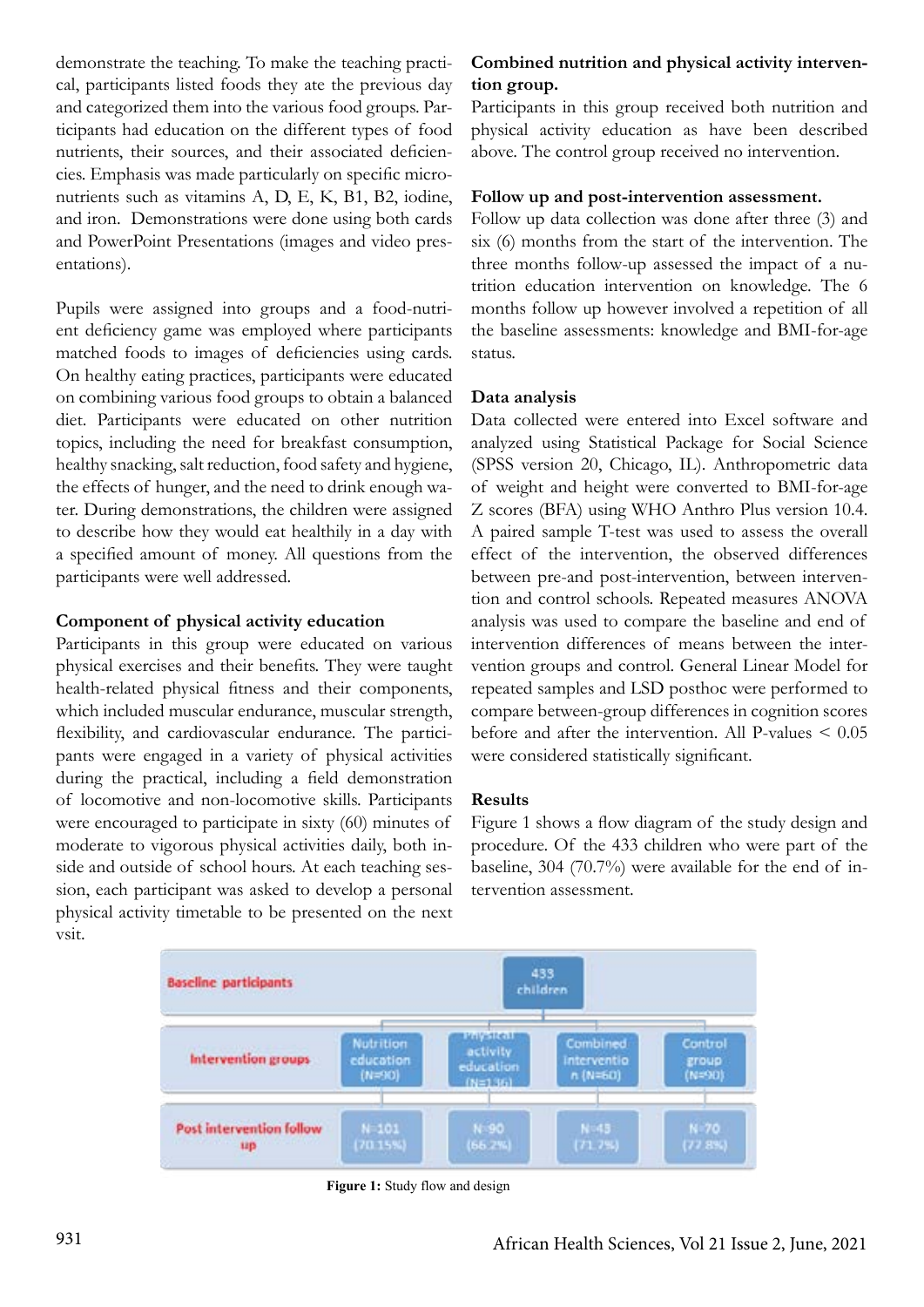## **Effect of intervention on nutrition and physical activity knowledge within the intervention groups**

Table 1 shows the mean nutrition and physical activity knowledge performance at baseline and post-intervention between the different groups. Physical activity and nutrition knowledge significantly improved in all inter-

vention groups ( $P \le 0.001$ ), but the magnitude of improvement differed between the different intervention groups. Participants in the nutrition and PA education group improved most by 4.1 points (31.0%), followed by the nutrition education group (3.9 points, 29.8%), with the least improvement in the control group (2.5 points, 19.1%).

| <b>Table 1:</b> Comparing means nutrition and PA knowledge scores between baseline and post- |
|----------------------------------------------------------------------------------------------|
| intervention within the different intervention groups                                        |

| Intervention<br>group |          |     |            |       |                    |                    |         |
|-----------------------|----------|-----|------------|-------|--------------------|--------------------|---------|
|                       | Time     |     | N<br>Means |       | Mean<br>difference | Percentage<br>gain | P-value |
|                       |          |     |            |       | $(95\%CI)$         |                    |         |
| Overall               | Baseline | 280 | 12.93      | 3.426 | $3.4(2.9-3.9)$     | 26.3%              | < 0.001 |
|                       | Post     | 280 | 16.27      | 3.387 |                    |                    |         |
| Control               | Baseline | 64  | 13.08      | 4.029 | $2.5(1.5-3.6)$     | 19.1%              | < 0.001 |
|                       | Post     | 64  | 15.61      | 3.264 |                    |                    |         |
| Nutrition             | Baseline | 96  | 13.18      | 3.350 | $3.9(3.1-4.6)$     | 29.8%              | < 0.001 |
|                       | Post     | 96  | 17.03      | 3.465 |                    |                    |         |
| <b>PA</b>             | Baseline | 83  | 12.39      | 3.238 | $3.0(2.3-3.9)$     | 24.2%              | < 0.001 |
|                       | Post     | 83  | 15.43      | 3.037 |                    |                    |         |
| Both                  | Baseline | 37  | 13.22      | 2.849 | $4.1(2.9-5.7)$     | 31.0%              | < 0.001 |
|                       | Post     | 37  | 17.32      | 3.536 |                    |                    |         |

Data are presented as mean $\pm$ SD (standard deviation), PA- Physical Activity, P-value is significant at P < 0.05.

## **Effect of intervention on nutrition and physical activity knowledge between the intervention groups**

Table 2 shows the overall difference between means of nutrition and physical activity knowledge scores of the four intervention groups. At baseline the intervention groups were similar ( $P = 0.420$ ), meaning their knowledge levels were not different. However, after the intervention, differences existed in knowledge levels between the intervention groups  $(P < 0.001)$ . Post hoc analysis shows the significant differences of knowledge scores were between the nutrition education group versus the control group (mean change=  $+1.3$ ,  $P = 0.007$ , both intervention group versus the control group (mean change=  $+1.9$ ,  $P = 0.006$ ). This was not significant between the physical education group and the control group  $(-0.1, P = 0.842)$ .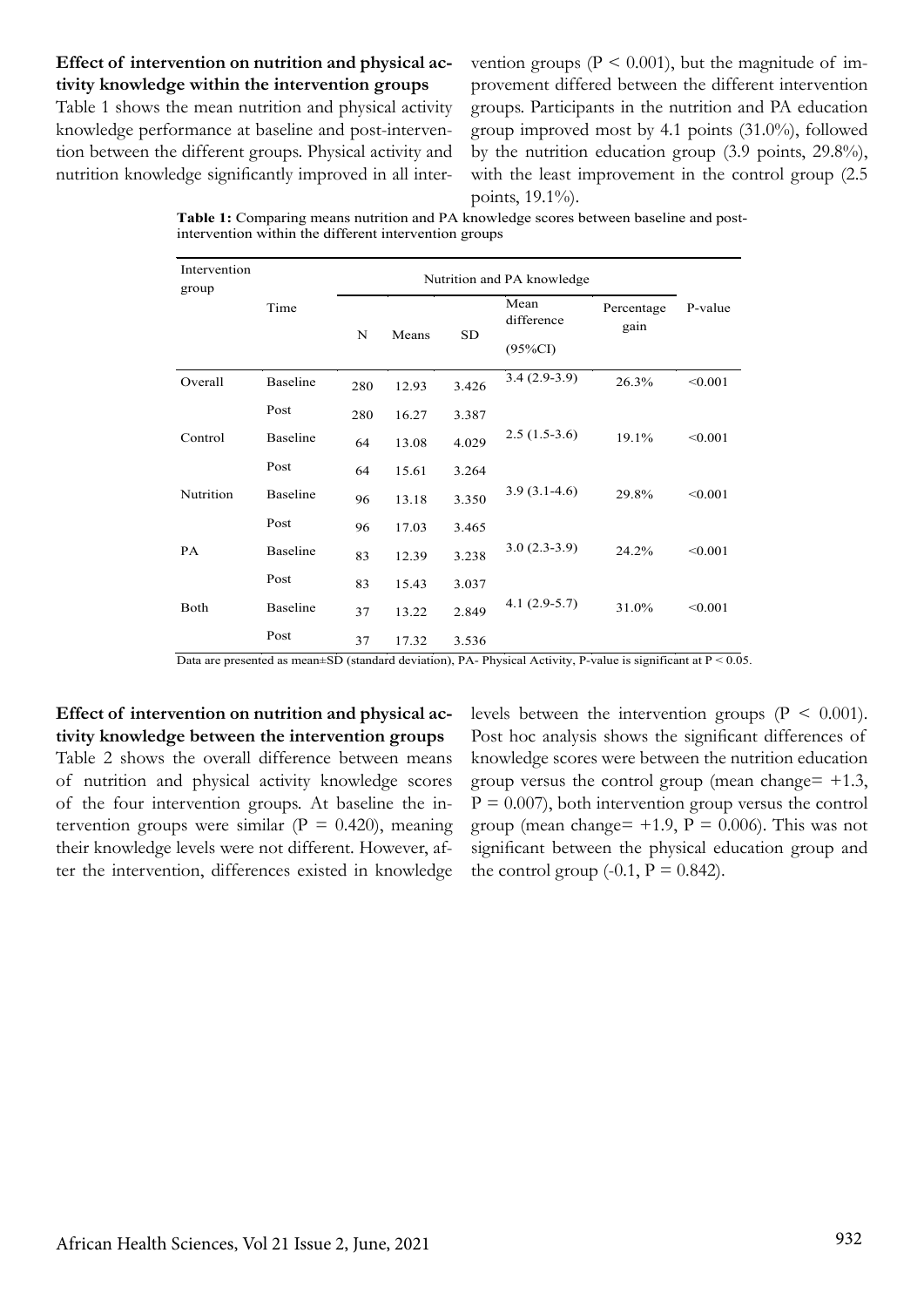**Table 2:** Mean comparisons and posthoc analysis of Nut and PA knowledge between the different groups

|                            | Control        | Nutrition      | PA             | Both           | Treatment effect between control and intervention<br>groups |                           |                           |         |
|----------------------------|----------------|----------------|----------------|----------------|-------------------------------------------------------------|---------------------------|---------------------------|---------|
|                            | $Mean \pm SD$  | $mean \pm SD$  | $mean \pm SD$  | $Mean \pm SD$  | Mean<br>change $(95\%CI)$                                   | Mean<br>change $(95\%CI)$ | Mean<br>change $(95\%CI)$ | All     |
| Age                        | $10.8 \pm 1.1$ | $11.3 \pm 1.1$ | $11.0 \pm 1.0$ | $11.3 \pm 1.1$ | Nutrition                                                   | PA                        | Both                      |         |
| (N)                        | 79             | 113            | 104            | 47             |                                                             |                           |                           |         |
| Baseline K                 | $12.7 \pm 3.9$ | $13.0 \pm 3.5$ | $12.4 \pm 3.3$ | $13.3 \pm 2.9$ |                                                             |                           |                           |         |
| P value                    |                |                |                |                | 0.626                                                       | 0.541                     | 0.337                     | 0.420   |
| N                          | 70             | 103            | 92             | 43             |                                                             |                           |                           |         |
| Endpoint K                 | $15.6 \pm 3.2$ | $17.0 \pm 3.5$ | $15.4 \pm 3.0$ | $17.3 \pm 3.3$ | $1.3(0.3-2.4)$                                              | $-0.1$ $(-0.9-1.1)$       | $1.9(0.6-3.2)$            |         |
| P value for<br>interaction |                |                |                |                | 0.007                                                       | 0.842                     | 0.006                     | < 0.001 |

Data are presented as mean±SD (standard deviation), Post hoc analysis was done using LSD. K-Nutrition and physical activity knowledge, PA- Physical Activity, Both- Nutrition and physical activity, P-value is significant at P < 0.05

### **Effect of intervention on BMI-for-age z-score within the intervention groups**

Paired sample ANOVA shows the difference between the baseline and post-intervention BMI-for-age scores was +0.36 showing that BMI-for-age z-scores improved when all participants are lumped together (P < 0.001). Within the intervention types, the mean BMI-

for-age score for each intervention group improved and these improvements were all statistically significant (P  $<$  0.05). However, the improvement within the nutrition education group was the highest  $+0.65$  ( $P < 0.001$ ), compared with  $+0.23$  in the physical activity education group  $(P < 0.001)$ , +0.27 in nutrition and physical activity group ( $P \le 0.001$ ) with the least in the control group  $+0.18$  (P = 0.001) (Table 3).

| Groups            |                 | BMI-for-age z-scores |         |           |                    |                            | P-value |
|-------------------|-----------------|----------------------|---------|-----------|--------------------|----------------------------|---------|
|                   | Time            | N                    | Mean    | <b>SD</b> | Mean<br>difference | 95%CI of the<br>difference |         |
| Overall           | Post            | 304                  | 0.10    | 1.16      | $+0.36$            | $0.28 - 0.42$              | < 0.001 |
|                   | <b>Baseline</b> | 304                  | $-0.26$ | 0.98      |                    |                            |         |
| Control           | Post            | 70                   | $-0.07$ | 1.15      | $+0.18$            | $0.07 - 0.28$              | 0.001   |
|                   | <b>Baseline</b> | 70                   | $-0.25$ | 1.12      |                    |                            |         |
| Nutrition         | Post            | 101                  | 0.44    | 1.22      | $+0.65$            | $0.44 - 0.79$              | < 0.001 |
|                   | <b>Baseline</b> | 101                  | $-0.21$ | 0.91      |                    |                            |         |
| Physical activity | Post            | 90                   | $-0.08$ | 1.07      | $+0.23$            | $0.14 - 0.31$              | < 0.001 |
|                   | <b>Baseline</b> | 90                   | $-0.31$ | 0.95      |                    |                            |         |
| Both intervention | Post            | 43                   | $-0.20$ | 0.98      | $+0.27$            | $0.16 - 0.37$              | < 0.001 |
|                   | <b>Baseline</b> | 43                   | $-0.29$ | 1.04      |                    |                            |         |

**Table 3** Comparison of baseline and post-intervention BMI-for-age z-scores within intervention groups

Data are presented as mean  $\pm$  SD (standard deviation), CI= Confidence Interval.

P-value is significant at P < 0.05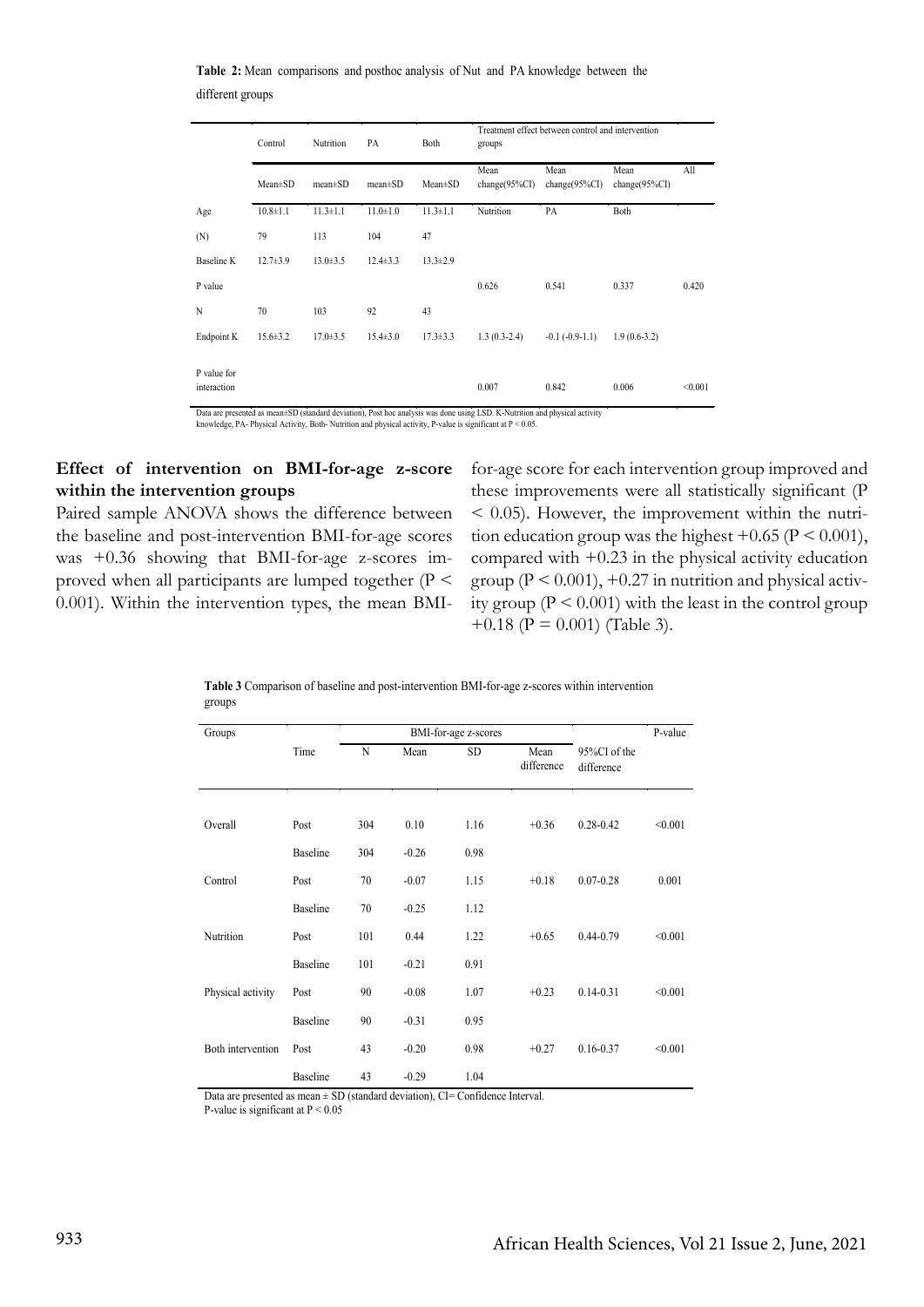Figure 2 illustrates the changes in mean BMI-for-age within the different intervention groups following the intervention. Although the mean z-scores were negative at baseline, and these improved in each group, it is only the nutrition group that had a positive BMI-forage mean z-scores after the intervention (Fig. 2).



**Figure 2:** Comparison of mean BMI-for-age z-score within the intervention groups before and after intervention

## **Effect of intervention on BMI-for-age z-score between the intervention groups**

Table 4 presents the effects of the intervention on BMI-for-age-z-score between the intervention groups. On average, at the end of the intervention, there was an increase in mean BMI-for-age-z-score for all participants (Baseline: -0.26±0.9, endpoint: 0.10±1.1, mean change: 0.4, P<0.001). The mean BMI-for-age-z-score also increased across the groups; control group (mean change:  $+0.2$ ,  $P=0.001$ ), nutrition group (mean change: +0.6, P<0.001), physical activity group (mean change: +0.2, P<0.001), both nutrition and physical activity.

Also, the means between the intervention groups when boys ( $P = 0.834$ ) and girls ( $P = 0.690$ ) are analyzed separately are not significantly different. However, post-intervention differences in BFA are significantly different for overall participants ( $P = 0.004$ ), and for girls ( $P =$ 0.050) but not for boys ( $P = 0.190$ ). Between the intervention groups, the BFA after the intervention between the nutrition education group and control group ( $P =$ 0.004), nutrition education group and PA education group ( $P = 0.001$ ), and nutrition education group and both intervention group ( $P = 0.020$ ) are different, while the rest, control group versus PA education group, control group versus both intervention group and PA education group versus both intervention group are not different. Comparatively, the nutrition education group's mean BMI-for-age z-scores was significantly higher than the controls level by  $+0.51$  (Mean BMI-for-age; Nutrition education group: 0.44; control group: -0,07,  $(P = 0.004)$ , and between the nutrition education group and PA education group (mean difference: +0.53, mean BMI-for-age; Nutrition education group: 0.44; PA education group: -0.09,  $P = 0.001$ ) but not between any of the other groups ( $P > 0.050$ ).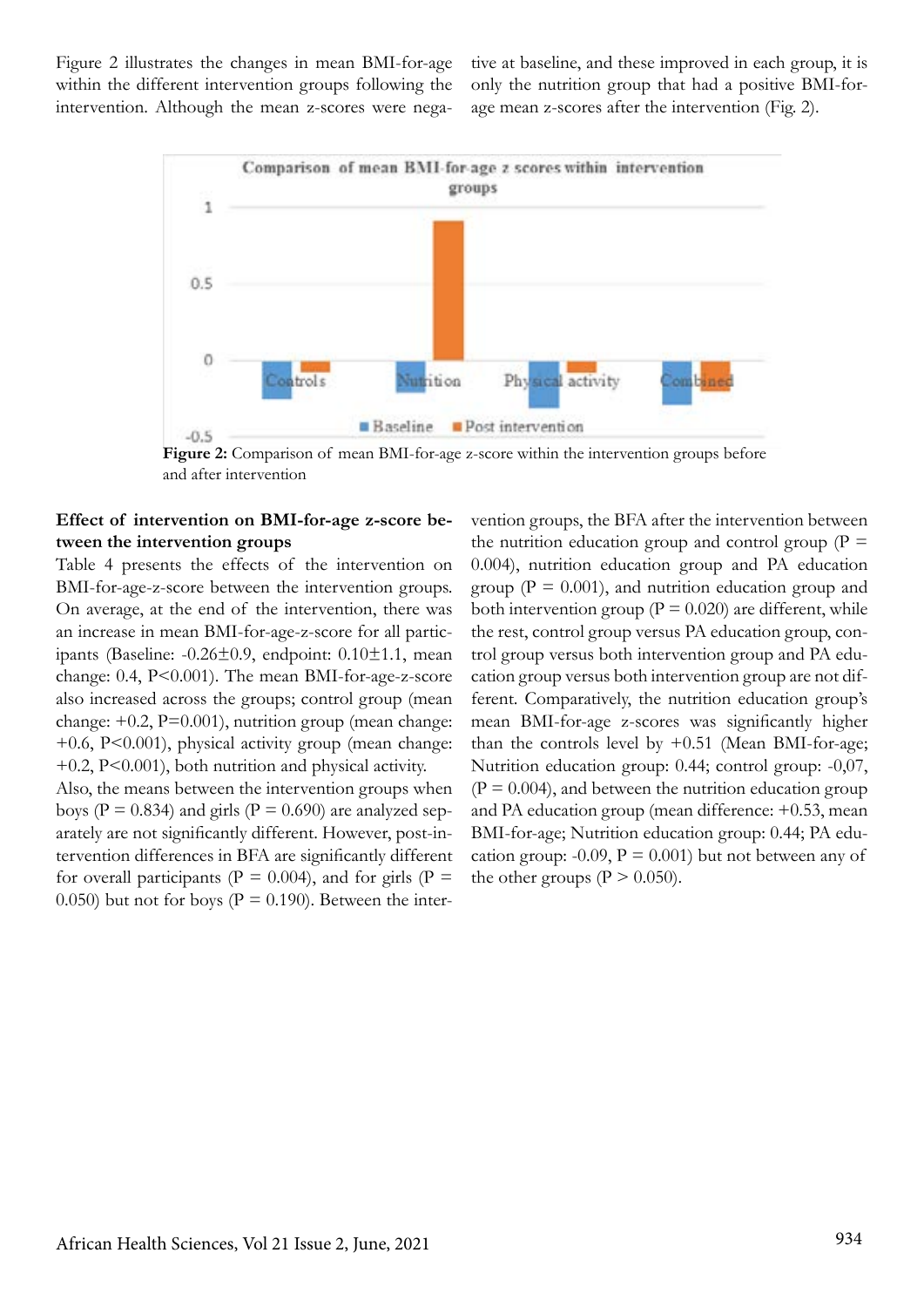| BMI-for-age                  | All participants | Control          | Nutrition           | PA              | Both             |         |
|------------------------------|------------------|------------------|---------------------|-----------------|------------------|---------|
|                              | Mean             | Mean             | Mean                | Mean            | mean             | P value |
| (N for all)                  | 433              | 91               | 144                 | 137             | 61               |         |
| Baseline for all             | $-0.26 \pm 0.9$  | $-0.25 \pm 1.0$  | $-0.22 \pm 0.9$     | $-0.31 \pm 0.9$ | $-0.26 \pm 1.0$  | 0.904   |
| $\mathbf N$                  | 304              | 70               | 101                 | 90              | 43               |         |
| Endpoint for all             | $0.10 \pm 1.1$   | $-0.07 \pm 1.2a$ | $0.4 \pm 1.2$ a,b,c | $-0.09 \pm 1.1$ | $0.003 \pm 1.0c$ | 0.004   |
| Mean change                  | $0.4(0.3-0.4)$   | $0.2(0.1-0.3)$   | $0.6(0.4-0.8)$      | $0.2(0.1-0.3)$  | $0.3(-0.4-0.1)$  |         |
| N for Girls                  | 223              | 46               | 84                  | 64              | 29               |         |
| <b>Baseline BFA</b><br>Girls | $-0.05 \pm 0.9$  | $-0.22 \pm 1.0$  | $-0.06 \pm 0.9$     | $-0.08 \pm 0.7$ | $0.05 \pm 1.0$   | 0.698   |
| $\mathbf N$                  | 160              | 38               | 59                  | 41              | 22               |         |
| <b>Endpoint BFA</b><br>Girls | $0.34 \pm 1.0$   | $0.11 \pm 1.1a$  | $0.63 \pm 1.1a$     | $0.15 \pm 0.9$  | 0.31             | 0.053   |
| Mean change                  | $0.5(0.4-0.6)$   | $0.3(0.2-0.4)$   | $0.7(0.4-0.9)$      | $0.3(0.2-0.4)$  | $0.5(0.3-0.6)$   |         |
| N for Boys                   | 210              | 45               | 60                  | 73              | 32               |         |
| <b>Baseline BFA</b><br>boys  | $-0.44 \pm 1.0$  | $-0.28 \pm 1.2$  | $-0.42 \pm 0.8$     | $-0.47 \pm 1.1$ | $-0.45 \pm 1.0$  | 0.834   |
| $\mathbf N$                  | 144              | 32               | 42                  | 49              | 21               |         |
| <b>Endpoint BFA</b><br>boys  | $-0.16 \pm 1.2$  | $-0.29 \pm 1.2$  | $0.08 \pm 1.2$      | $-0.29 \pm 1.2$ | $-0.38 \pm 1.0$  | 0.190   |
| Mean change                  | $0.2(0.1-0.3)$   | $0.0(-0.1-0.2)$  | $0.5(0.2-0.8)$      | $0.2(0.1-0.3)$  | $0.1(-0.2-0.1)$  |         |

Table 4: Multiple comparison of BMI-for-age z-scores between intervention groups at baseline and post-intervention post-intervention *p*ost-intervention

BFA-BMI-for-age, PA-Physical Activity group, C-Control, N-Nutrition group, B-Both intervention group. P value is significant at  $P < 0.05$ BFA- BMI-for-age, PA- Physical Activity group, C- Control, N- Nutrition group, B- Both intervention group. P value is significant at P < 0.05 ata are presented as mean SD (standard deviation), Same alphabets are significant at P< 0.05, Posthoc analysis showed mean difference for all participants (C vs N, P = 0.004, 0.001, N vs B, P= 0.027), and for girls (P = 0 Data are presented as mean SD (standard deviation), Same alphabets are significant at P< 0.05, Posthoc analysis showed mean difference for all participants (C vs N, P = 0.004, N vs PA,<br>P= 0.001, N vs B, P= 0.027), and for

When the group is split by pupils with BFA z-score less The BMI-for-age z-scores between the inte baseline, it is observed that initial mean BFAs between control group was lower th the four intervention groups are not different at baseline. After the intervention, however, among those that this gap widened to -0.51 (first orange bar to sus the control group are different (P = 0.021), the nu- tion group (mean difference at base decaded group and 111 education group anter  $\sim 0.55$  end of the intervention (tourist orange ent ( $P = 0.002$ ), and the nutrition education group and both groups nearly different ( $P = 0.050$ ). Also, among and physical activity education group groups  $\frac{1}{1.7}$ DE  $\mu_{\text{DFT}}$   $\mu_{\text{2-Score}}$  equal of above -0.1 SD, the file- electric at basemic -0.001 versus  $+0.40$  enc tervention groups are different after the intervention  $(P = 0.040)$ , and the differences are only significant betrition education group and PA education group differ- $+0.53$  end of the intervention (fourth or  $\overline{\phantom{a}}$ those with BFA z-score equal or above -0.1 SD, the in- ference at baseline -0.001 versus  $+0.4$ than -1 at baseline and those equal or above -1 SD at had  $BFA < -0.1$  SD, the nutrition education group vertween the nutrition education goup and controls group  $(P = 0.040)$ , and both group and PA education group (P)  $= 0.010$  (Table 4).

The BMI-for-age z-scores between the intervention groups are compared further in Figure 3. As shown, the control group was lower than the nutrition education group in BMI-for-age z-score by a mean of -0.03 and this gap widened to -0.51 (first orange bar to the left). Likewise, the nutrition education group and PA education group (mean difference at baseline +0.07 versus +0.53 end of the intervention (fourth orange bar from left), and the nutrition education group and nutrition and physical activity education group groups (mean difference at baseline -0.001 versus +0.46 end of intervention) were much closer at baseline but the gaps had widened following the intervention, showing that the nutrition education group improved better than all the different groups (Fig 3).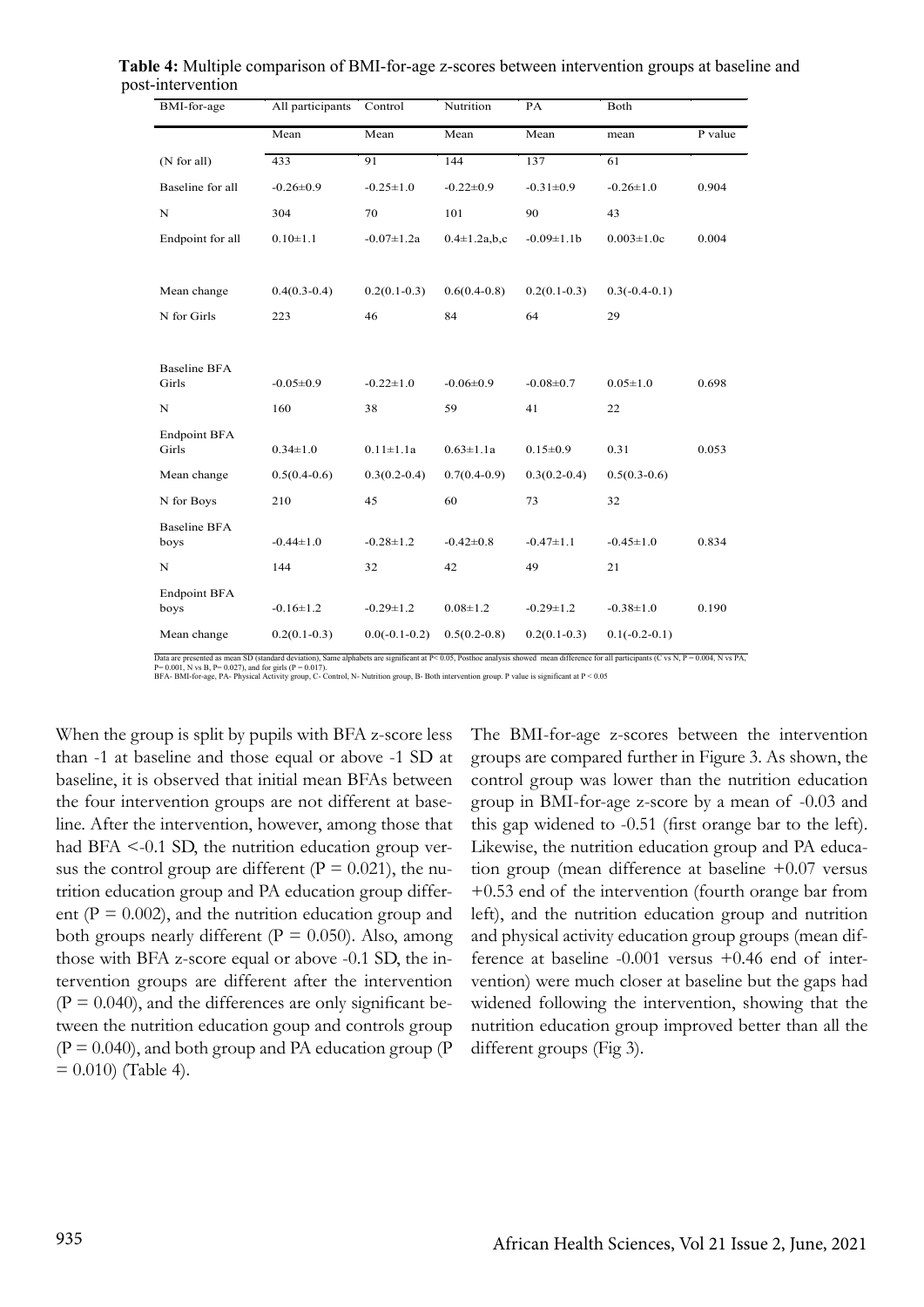

**Figure 3:** Comparing mean BFA z-scores between the intervention groups at baseline and post-intervention

## **Associations between baseline and post-intervention knowledge and BFA z-scores**

Scatter plots illustration in Figures 4 and 5 together with Table 5 show a strong linear positive correlation between baseline and end of intervention physical activity and nutrition knowledge, indicating that the better the knowledge at baseline and better the knowledge after the intervention.

**Table 5** Correlation coefficients and statistical significance between baseline and post-intervention knowledge and BFA z-scores

|                             | Post total knowledge | <b>Baseline</b><br><b>BFA</b><br>Correlation coefficient (r) | Post BFA  |
|-----------------------------|----------------------|--------------------------------------------------------------|-----------|
| Baseline total<br>knowledge | $0.331**$            | $-0.016$                                                     | 0.006     |
| Post nutrition<br>knowledge | $0.921**$            | $-0.011$                                                     | 0.015     |
| Post PA knowledge           | $0.688**$            | $-0.047$                                                     | $-0.089$  |
| Post total knowledge        |                      | $-0.03$                                                      | $-0.029$  |
| Baseline BFA                |                      |                                                              | $0.756**$ |

BFA- BMI-for-age, Correlation coefficients with 2 asterisks are significant at p < 0.001 while those without any asterisks are of p > 0.05. Partial correlations controlled for age, gender and type of intervention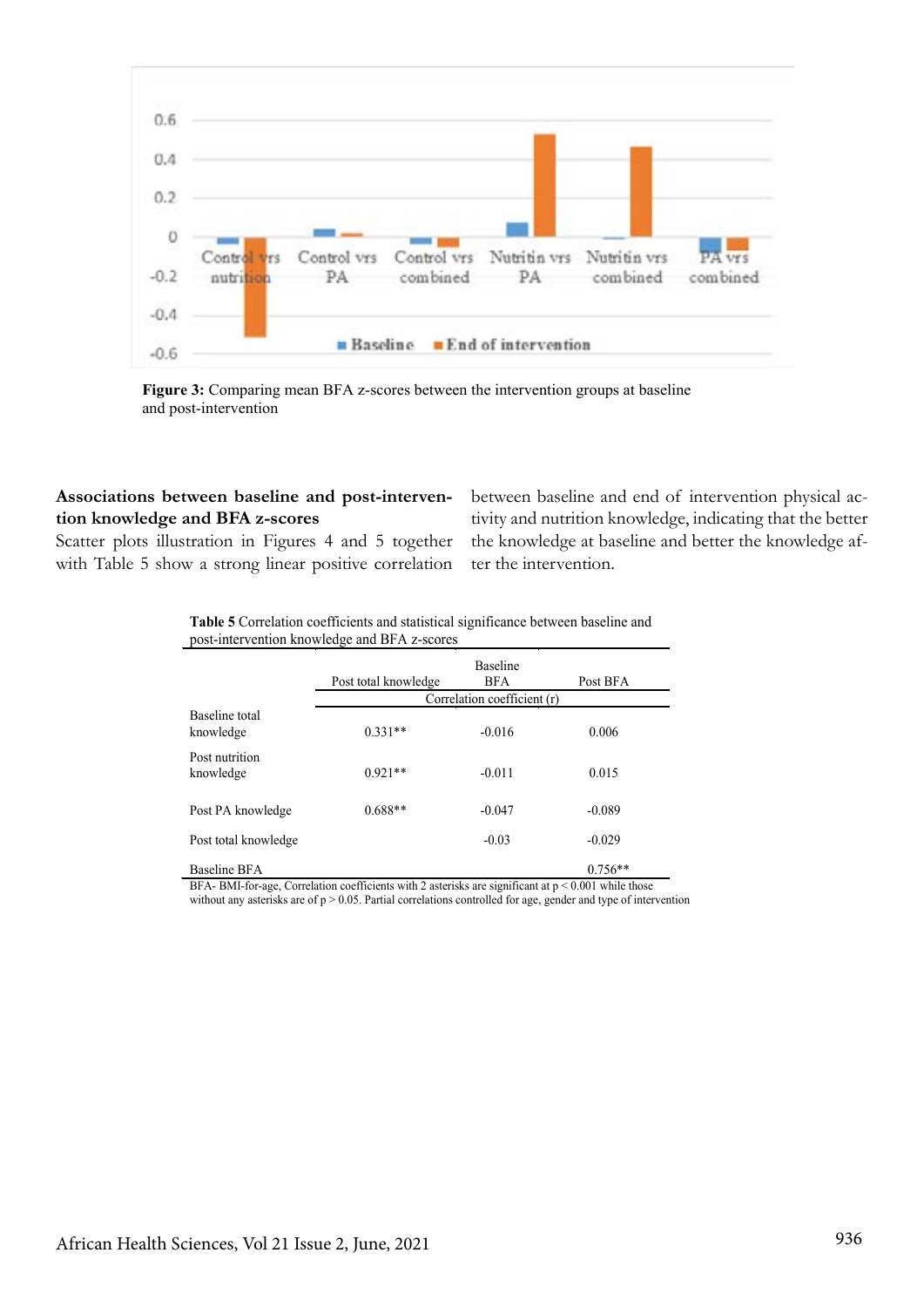

**Figure 4:** Scatter plot of association between baseline and post intervention nutrition and PA knowledge score



Figure 5: Scatter plot of association between baseline and postintervention BFA z-score

#### **Discussion**

The study evaluated the effectiveness of physical activity and nutrition education on nutrition knowledge and BMI-for-age among school-aged children aged 9-13 years old, attending government-owned basic schools. The average age between the children in the four different groups was similar, indicating that groups were of similar age. Among children, nutrition education is important in improving growth and preventing undernutrition because it can promote healthy dietary habits and food choices.28 Non-Communicable diseases (NCDs) are highly prevalent among adults in sub-Saharan Afri-

can countries and is steadily increasing in children.<sup>29</sup> On the other hand, undernutrition has dire consequences and is still prevalent in children.<sup>30-32</sup> The school-aged population, however, is the neglected group with regards to nutrition interventions to improve BMI status, warranting the present study.

Our findings revealed that nutrition and physical activity knowledge did not differ between groups at baseline. However, physical activity and nutrition knowledge significantly improved in all groups and between groups (control groups versus nutrition group, and control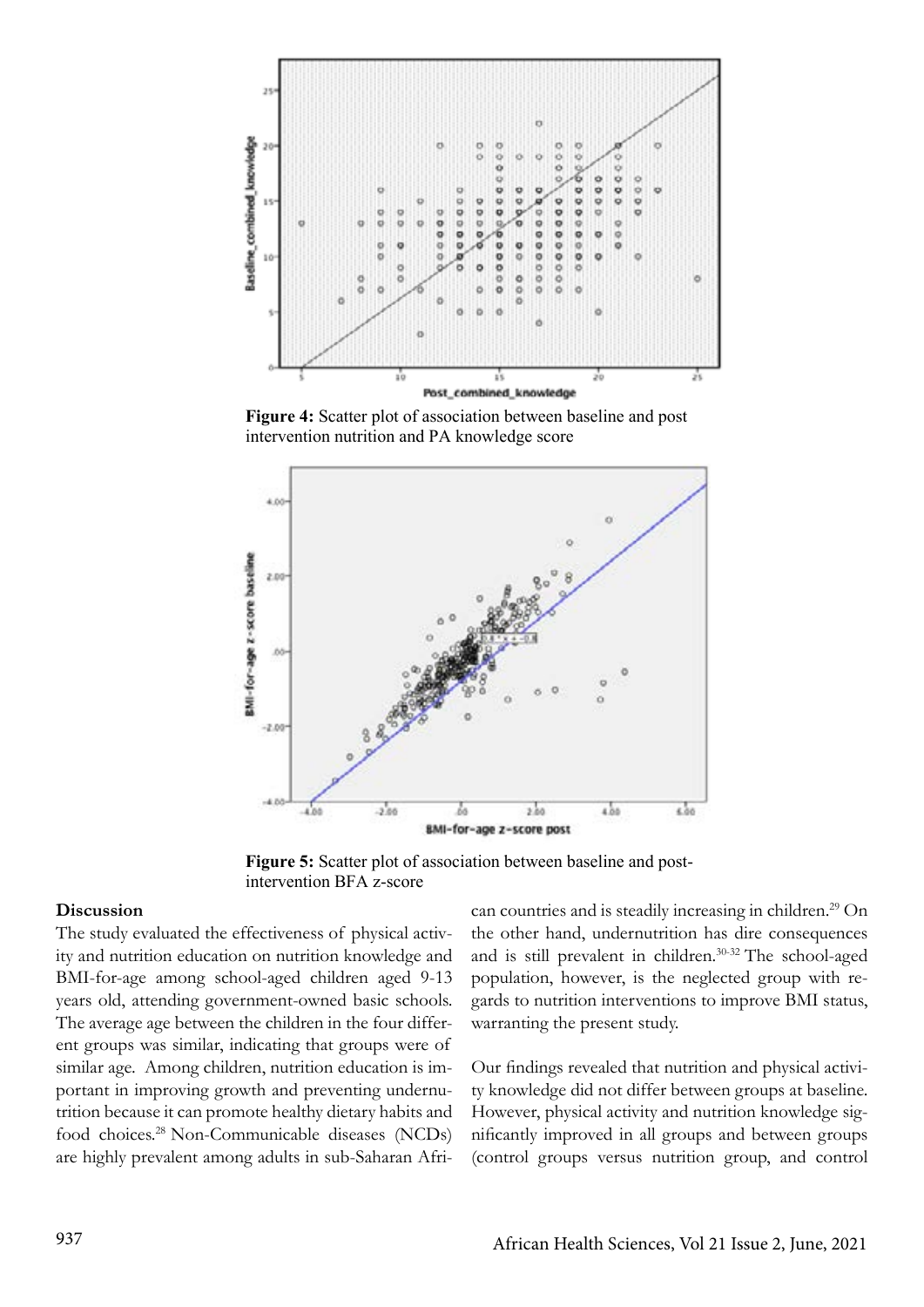group vs both nutrition and physical activity group), at the end of the study. The treatment effect between the control and the intervention showed that nutrition and physical activity knowledge had a positive effect (mean change) for the nutrition group  $(+1.3, P= 0.007)$ , and both the nutrition and physical activity group (+1.9,  $P = 0.006$ , but a negative effect for physical activity group (-0.1,  $P = 0.842$ ). This implies that compared to the control group, the nutrition and physical activity education given to the children improved participants in the nutrition group, and both nutrition and physical activity groups. However, the improvement in nutrition and physical activity knowledge was observed across the groups at the end of the intervention. The study used the same knowledge test at baseline and post-intervention; hence, it is expected that familiarity with the test questions could have resulted in some improvement across the groups. Other studies have reported cross-communication between the studied group as a limitation in this type of study.16,17. Also, the study did not assess their curriculum to know if nutrition and physical education lessons were taught in a particular selected school. This could also influence the results. Despite familiarity with test questions, mean change (confidence intervals) of physical and nutrition knowledge scores varied between intervention groups at the end of the study. The participants in the nutrition and physical activity group (+4.1) had the most improved knowledge, followed by the nutrition group (+3.9), PA education group  $(+3.0)$ , and the control group  $(+2.5)$ , having the least improvement in knowledge. This means that nutrition and physical activity education was an effective intervention in improving the physical activity and nutrition knowledge of school children, and those that received education on both nutrition and physical improved most in knowledge. A study by Kostanjevec et al.33, evaluating the effectiveness of nutrition education on nutrition knowledge of grade 6 elementary school children in Slovenia found that formal nutrition education improved the nutrition knowledge of participants.

The effect of the interventions on nutritional status was assessed using BMI-for-age z-score. The BMI-forage index is used for monitoring the growth of schoolaged children and adolescents $26$ . When participants were put together, there was a significant difference in mean BMI-for-age z scores between baseline and post-intervention ( $P \le 0.001$ ). An improved BMI-for age was observed post-intervention across the groups, and this could partly be a result of the nutrition and physical activity education received. Across the group, the improvement in BMI-for-age was seen highest in the nutrition education group  $(+0.65)$ , followed by both nutrition and physical activity group (+0.27), physical activity group (+0.23), and the least; control group (+0.18). However, this improvement also occurred in the control group who had no nutrition and physical activity intervention since the study did not influence the study environment; activities engaged by the participants during playing times at school, after school, and days there were no nutrition and physical activity classes. We cannot also tell if some of these participants in the control schools and intervention schools lived together in the communities; in which there is likely cross-communication of knowledge received by the intervention groups to the control groups. Also, the study had no influence on their dietary intake and physical activities engaged by both groups at home. Some studies have reported that nutrition education intervention among school children is limited to cross-communication of nutrition and physical activity knowledge received between the intervention group the control group, and self-reporting of study variables such as dietary behaviour and physical activity level<sup>16, 17</sup>. A posthoc analysis revealed a significant difference between the groups., and participants in the nutrition education group had the highest significant change in BMI-for-age. The mean BMI-for-age (BFA) improved among all participants by +0.36. Additionally, mean BFA did not differ between groups at baseline and when the 4 intervention groups were stratified by gender and compared, they were not different at baseline. The mean BFA differed significantly between groups for the girls' comparison but not the boys. A posthoc analysis revealed that the nutrition group had the largest improvement in BFA by comparison of girls, compared to the PA group, nutrition, and physical activity group, and control group. So clearly, the intervention improved BFA in those who received the nutrition education most, and better than the other intervention groups.

A study by Tilles-Tirkkonen et al.<sup>22</sup> concluded that nutrition education is a powerful tool in promoting health as well as improvement in the eating habits of children. One nutrition education study by Addo et al.<sup>25</sup> which used 54 school children at Ga-East Municipality in Accra found that short-term nutrition education using posters, flyers, and practical sessions improved nutrition knowledge and lipid profile of overweight/obese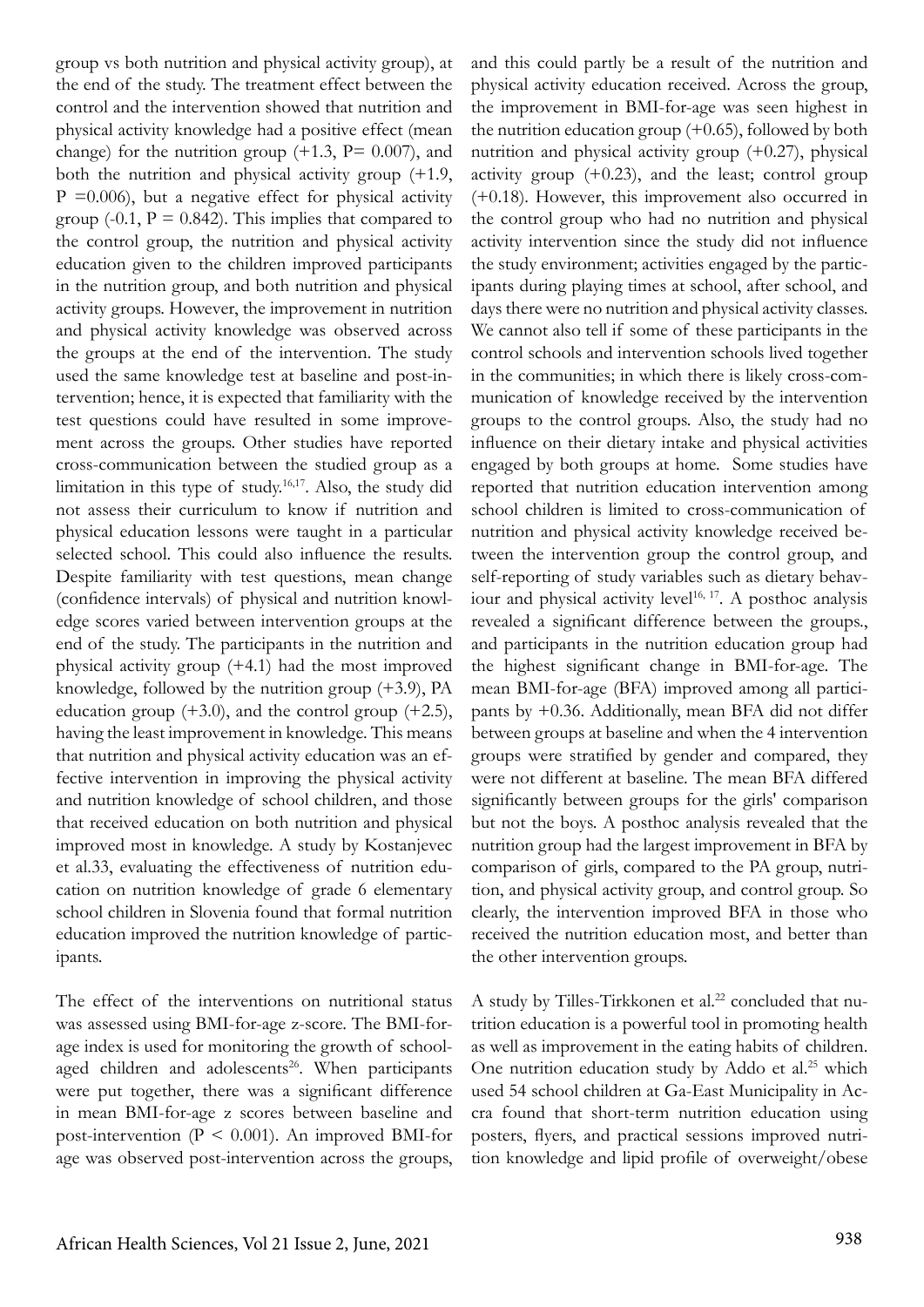school children. Another study by Briggs et al. 34 that examined the efficacy of nutrition education curriculum to be used by teachers reported that fifth graders in the intervention school improved their breakfast frequency, increased their consumption of vegetables, and reduced their consumption of ice cream, sweets, and sugar-sweetened drinks while no improvement was found in the fifth graders at the control schools. 34 This study also involved fifth graders and although the effect of the intervention on dietary intake was not our focused, the assumption from this study is that education led to improved knowledge, which led to better dietary practices, which reflected in anthropometric status, that is BMI-for-age.

It is reported that obesity in childhood particularly adolescence is a key predictor of obesity in adulthood<sup>35</sup>. We observed strong positive correlations between baseline and end of intervention nutrition knowledge, and between baseline and end of intervention BFA, signifying that the higher the knowledge and BFA at baseline, the higher they were after the intervention. This may have a negative connotation since those on the higher side of BFA were likely to become more overweight/ obese. The study implies that nutrition education to some extend can be used as a low-cost effective intervention program to improve knowledge and anthropometric variables of school children in a well-controlled study design. As stated above, the study is limited to some factors. The study did not assess variation in activities undertaken in each school environment, and the study did not assess the nutrition lessons taught in each school as well as the physical activity level of the participants. Te study did not assess whether some schoolchildren were absent and had lapsed during the time of the intervention. The findings therefore should be interpreted with caution.

### **Conclusions and recommendations**

At the end of the study, nutritional and physical activity knowledge, and BMI-for-age improved significantly among the school-aged children receiving nutrition and physical activity education intervention compared to controls. The school-aged children receiving both nutrition and physical activity intervention gained the most in knowledge, followed by the nutrition intervention group. Also, at the end of the study, children receiving nutrition intervention had the largest improvement in anthropometric status (BMI-for-age), followed by both intervention groups. Thus, education had a positive impact on the knowledge and BMI status of the children and would be a cost-effective strategy for lasting impact on the nutritional status of school-aged children. However, further studies on the long-term impact of nutrition education in other regions of the country and within and between public and private schools are recommended to provide more nationally-representative data. This will inform nutrition policies that target this age group.

#### **Conflict of interest**

The authors declare that they have no competing interests regarding the publication of this study.

#### **Acknowledgments**

We acknowledge The Director of Education, Kumasi Metropolis, and the staff of the basic schools in Kumasi Metropolis for the support during this study, namely: Tafo Pankrono Municipal Assembly (M/A) primary, Nyankyerenease Methodist primary, 2 Brigade Basic Primary, Oforikrom M/A primary, Ahinsan M/A primary, Kaase M/A primary, Kotei R/C primary, Anomangye M/A Primary and Maako M/A Primary was done. The study was partly funded by the University of Tokyo, Japan.

#### **Ethics consent**

Approval was obtained from The Committee on Human Research Publications and Ethics of the Kwame Nkrumah University of Science and Technology (CHRPE/ AP/402/17). All authors declare that written informed consent was obtained from the participants in accordance with Ethics review regulation for publication of this study. A copy of the written consent is available for review by the Editorial office/Chief Editor/Editorial Board members of this journal.

### **References**

1. Ghana Statistical Service, Ghana Demographic and Health Survey. 2015. Available at www.statsghana.gov. gh/publications. Accessed on 06 January 2019.

2. Kwabla MP, Gyan C. & Zotor F. Nutritional status of in-school children and its associated factors in Denkyembour District, Eastern region, Ghana: comparing schools with feeding and non-school feeding policies. *Nutrition Journal*. 2018; 17(1), 8. doi:10.1186/s12937- 018-0321-6

3. Fentiman A, Hall A, Bundy D. Health and cultural factors associated with enrolment in basic education: a study in rural Ghana. *Social Science & Medicine*. 2001; 52(3): 429-39.

4. Annan RA, Apprey C, Asamoah-Boakye O, Okono-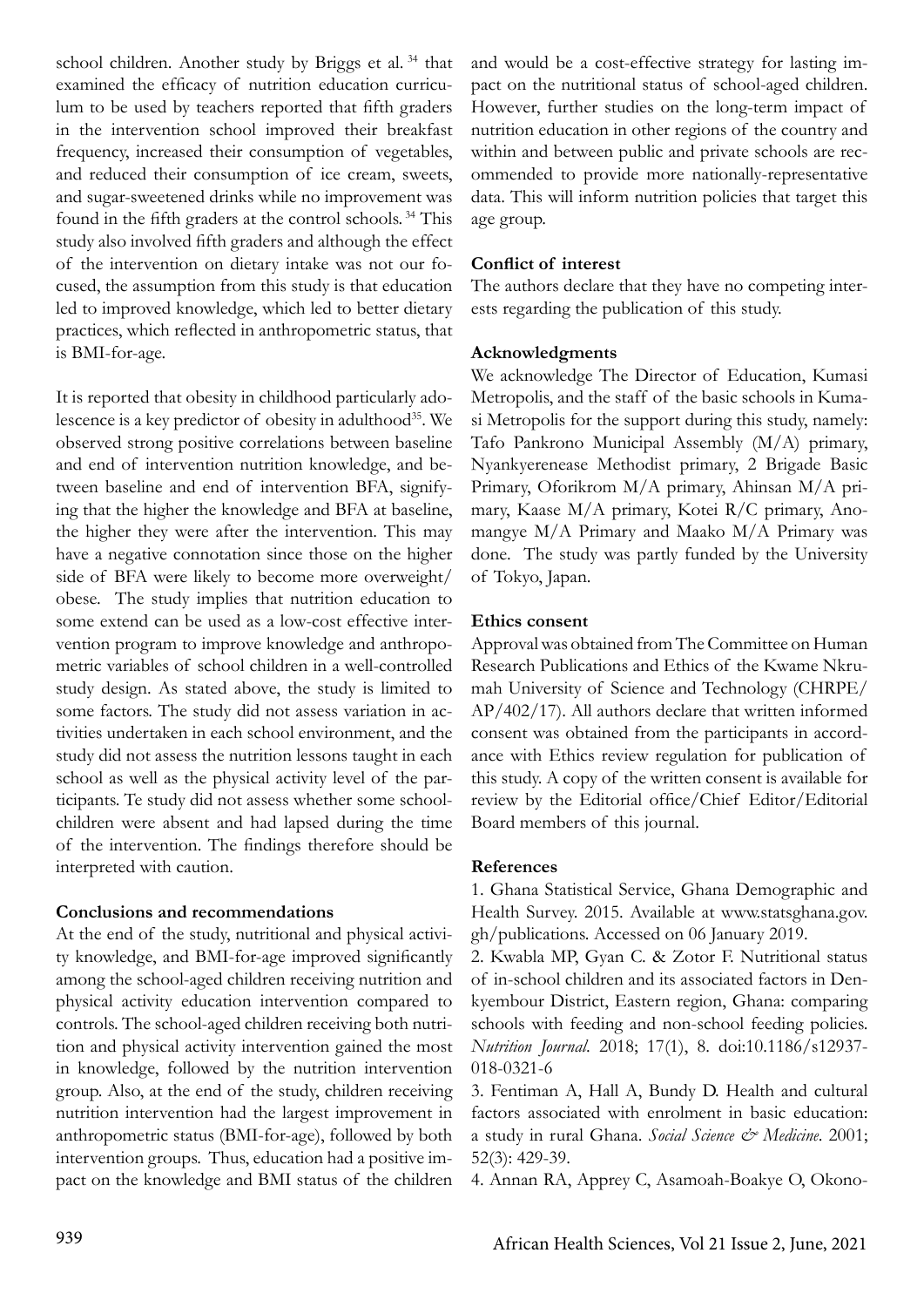gi S, Taro Y. and Sakurai T. The relationship between dietary micronutrients intake and cognition test performance among school-aged children in government-owned primary schools in Kumasi metropolis, Ghana. *Journal Food Science and Nutrition*. 2019; 7(9): 3042-3051. https://doi.org/10.1002/fsn3.1162

5. Owusu JS, Colecraft EK, Aryeetey RN, Vaccaro JA, Huffman FG. Nutrition Intakes and Nutritional Status of School Age Children in Ghana. *Journal of Food Research*. 2017; 6(2): 11.

6. World Health Organization. Diet, nutrition, and the prevention of chronic diseases: report of a joint WHO/FAO expert consultation: World Health Organization; 2003.

7. Warsito O, Khomsan A, Hernawati N, Anwar F. Relationship between nutritional status, psychosocial stimulation, and cognitive development in preschool children in Indonesia. *Journal of Nutrition Research and Practice*. 2012; 6(5): 451-7.

8. Abudayya A, Shi Z, Abed Y, Holmboe Ottesen G. Diet, nutritional status and school performance among adolescents in Gaza Strip. *Eastern Mediterranean Health Journal*. 2011; 17 (3): 218-225.

9. Food and Agriculture Organisation Nutrition Food and Nutrition Education. Guidelines for assessing nutrition-related knowledge, attitude and practices manual. Food and Agriculture Organization of the United Nations. 2014. Available at; http://www.fao.org/nutrition/education/en/. Accessed on 3rd November 2018. 10. Asigbee FM, Whitney SD, Peterson CE. The link between nutrition and physical activity in increasing academic achievement. *J Sch Health*. 2018; 88: 407-415.

11. Tilles-Tirkkonen T, Nuutinen O, Sinikallio S, Poutanen K. and Karhunen L. Theory informed nutrition education curriculum tools for feeling good promotes healthy eating patterns among fifth grade pupils: cross-sectional study. *J Hum Nutr Diet*. 2018; 31, 647– 657.https://doi.org/10.1111/jhn.12568.

12. Lloyd J, Creanor S, Logan S, Green C, Dean SG, Abraham C, Hillsdon M, et al. Effectiveness of the Healthy Lifestyles Programme (HeLP) to prevent obesity in UK primary-school children: a cluster randomised controlled trial. *Lancet*. 2017; S2352-4642(17)30154-2. http://dx.doi.org/10.1016/S2352-4642(17)30151-7.

13. Gelli A, Aurino E, Folson G, Arhinful D, Adamba C, Osei-Akoto I, et al. A school meals program implemented at scale in Ghana increases height-for-age during mid childhood in girls and in children from poor households: a cluster randomized trial. *The Journal of Nutrition*. 2019; 149:1434–1442.

14. Guerra PH, da Silveira JAC. and Salvador EP. Physical activity and nutrition education at the school environment aimed at preventing childhood obesity: evidence from systematic reviews. *J Pediatr*. 2016; 92(1): 15-23. http://dx.doi.org/10.1016/j.jped.2015.06.005.

15. Angeles-Agdeppa I, Monville-Oro E, Gonsalves JF. and Capanzana MV. Integrated school-based nutrition programme improved the knowledge of mother and schoolchildren. *Matern Child Nutr*. 2019; 15(S3): e12794. https://doi.org/10.1111/mcn.12794.

16. Tarro L, Llaurado E, Albaladejo R, Morina D, Arija V Sola R. and Giralt M. A primary-school-based study to reduce the prevalence of childhood obesity – the EdAl (Educació en Alimentació) study: a randomized controlled trial. *Trials*. 2014; 15: 58.

17. Li B, Liu WJ, Adab P, et al. Cluster-randomised controlled trial to assess the effectiveness and cost-effectiveness of an obesity prevention programme for Chinese primary school-aged children: the CHIRPY DRAGON study protocol. *BMJ Open*. 2017; 7: e018415. doi:10.1136/bmjopen-2017-018415.

18. Johnson T, Weed LD, Touger-Decker R. Schoolbased interventions for overweight and obesity in minority school children. *J Sch Nurs*. 2012;28(2):116-123. doi:10.1177/1059840511426147.

19. Lobelo F, Garcia de Quevedo I, Holub CK, et al. School-based programs aimed at the prevention and treatment of obesity: evidence-based interventions for youth in Latin America. *J Sch Health*. 2013;83(9):668- 677. doi:10.1111/josh.12080.

20. Jung T, Huang J, Eagan L. & Oldenburg D. Influence of school-based nutrition education program on healthy eating literacy and healthy food choice among primary school children. *International Journal of Health Promotion and Education*. 2019; 57(2): 67-81, DOI: 10.1080/14635240.2018.1552177

21. Fernandes M, Folson G, Aurino E, Gelli A. A free lunch or a walk back home? The school food environment and dietary behaviours among children and adolescents in Ghana. *Food Secur*. 2017; 9(5): 1073–90.

22. United Nations Educational, Scientific and Cultural Organization (UNESCO). Ghana: Age distribution and school attendance of girls aged 9-13 years. 2012, UNE-SCO Institute of Statistics.

23. Consortium for Research on Educational Access. Public and private schooling in rural Ghana: are the poor being served? 2010.

24. World Health Organisation. Growth Reference 5-19 years old. 2007. Available at https://www.who. int/growthref/tools/en/. Accessed on 1st November 2018.